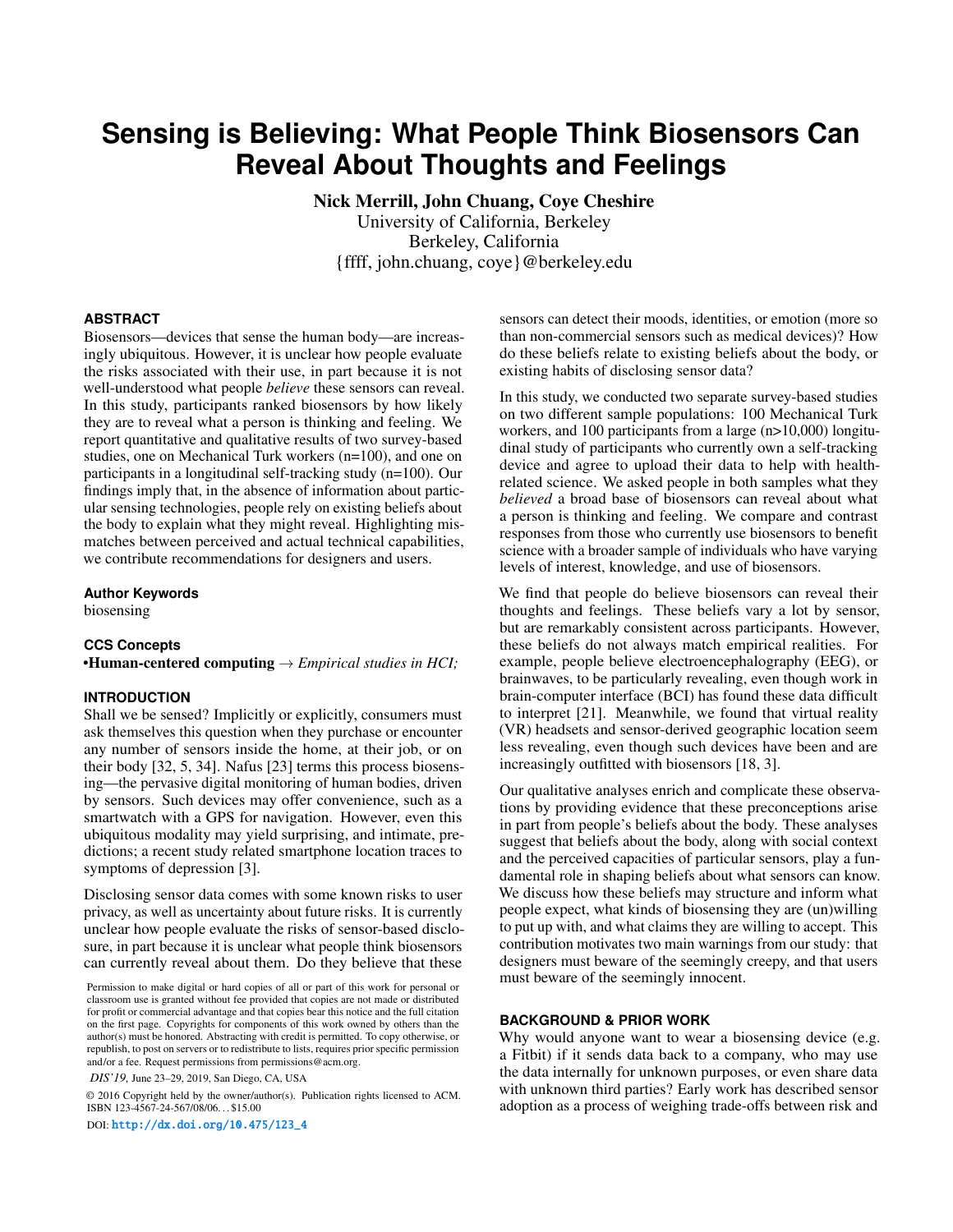reward [\[12\]](#page-6-4). However, later work broadened these claims considerably, implicating users' systems of belief around data, and the social practices that surround it, as the primary factor behind their adoption of biosensing [\[34,](#page-7-1) [29,](#page-7-2) [23,](#page-6-1) [31\]](#page-7-3). In her early studies on biosensing, Nafus describes the work of marketing biosensors at a large corporation: "Figuring out whether a consumer market for biosensors was even thinkable had everything to do with whether the data they produced cohered with a cultural and social imaginary, such that users stood a chance of making sense of them" [\[23\]](#page-6-1). Past work in HCI has corroborated this assertion, revealing that the meanings of biosensor data are largely defined by social context. For example, in their study of sensing devices in the home, Tolmie et al. noted how a family used sensor readings from a home's bathroom to help them tell stories about visiting relatives and mischievous cats [\[34\]](#page-7-1).

Past work more directly implicates interpretations about thoughts and feelings in the interpretation of biosensor data. In a controlled experiment, [\[19\]](#page-6-5) found that participants believed an elevated heartrate signaled anxiety, and affected trusting behavior in a simulated partner. Prior work at DIS, a more contextual study with color-changing fabrics [\[14\]](#page-6-6), found that people's beliefs about the body (moist skin, as measured by skin conductance) met with social contexts to produce "authoritative" accounts of what wearers were feeling. Earlier work at DIS has also relied on this property to produce emotionally meaningful interactions with biosensors [\[16\]](#page-6-7). Together, this work indicates that the contextual meanings of sensor data may congeal around the mind, particularly mood and emotions. However, it does not shed light on how or why particular meanings are formed (e.g., what relation, if any, these meanings have to the specific biosensors employed).

These and other past studies of meaning-making around sensors tend to look at one or two sensing modalities, typically via interactions with particular technologies. These studies reveal a rich texture to the social and contextual interpretation of biosensory data. However, studies of specific technologies cannot examine the similarities and differences in what users believe that many different sensors can reveal about them to others.

In this study, we seek to examine the mind-related meanings people might build around a broad range of different sensors. We trade the focused, contextual analysis of prior studies for a comparative, mixed-methods survey of sensing modalities. Participants in our survey may not have a shared understanding of sensing modalities grounded in a specific application context, and our survey does not aim to provide one. Instead, our study seeks to evaluate what people *believe* about the biosensors' capabilities, even if those beliefs are inconsistent between participants. Their beliefs, however diverse, may impact the way sensors are deployed, or understood as meaningful. In the following sections, we describe our research question, methodological design, and key findings.

# **RESEARCH QUESTION**

Our study design was motivated by one main question: To what degree do people believe wearable sensors can reveal about their thoughts or feelings?

To help answer this question, we included a wide selection of sensors in our survey study (Table [1\)](#page-2-0). This selection includes both sensors commonly found in wearable and mobile devices, and sensors more commonly associated with the medical industry. We sought to achieve a mix of modalities found only in medical devices, found only in commercial devices, and found in both commercial and medical devices. We aimed to understand how participants ordered these sensors, to view how relatively revealing devices seem compared to less commercially-common biosensing modalities.

To understand how these determinations relate to beliefs about both the body and a sensor's technical capabilities, we chose a subset of these sensors around which to build qualitative questions. Finally, to better understand how existing practices around sharing biosensor data relate to these determinations, we ran two studies with two, different populations: one population that already shares data from biosensing devices, and one general population.

# **METHODS**

## **Samples**

For our first study, we sought to capture a population who already use, and share data from, biosensing devices. Such participants may be on the forefront of adopting biosensing technologies, and may act as a harbinger for the characteristics of future electronics consumers. Thus, we chose as our sample for this study participants in Health-e-Heart (HeH), a large (n>10,000) longitudinal study in which participants volunteer to share data from wearable sensors longitudinally so that researchers may monitor health outcomes [\[8\]](#page-6-8). We obtained permission from the administrators of that study to email participants a link to partake in our study. We recruited 100 participants, 63 who identified as women and 47 who identified as men, with a median age of 48.

For our second study, we sought a population with no specific orientation toward biosensor disclosure. Thus, we chose as our sample for this study Mechanical Turk workers in the United States. We recruited 100 participants from Mechanical Turk. We created a Mechanical Turk task for our study, and limited the task to workers in the US. We recruited 100 participants for this sample, 23 who identified as women, 76 as men and 1 as transgender. Participants had a median age of 29. We followed Dynamo's Guidelines for Academic Requesters in requesting tasks from Mechanical Turk [\[7\]](#page-6-9).

# **Survey**

Our survey consisted of a question in which participants ranked various sensors: "Please rank the following sensors in how likely you believe they are to reveal what a person is thinking and feeling." Sensor order was randomized in the ranking UI. We chose the terms "thinking" and "feeling" to center explanations on mind-related meanings, while providing a degree of ambiguity to not overly guide participants toward particular answers. For example, "thinking" could be interpreted as specific thoughts or general topics, and "feeling" leaves room for emotions, moods, or even mental health. Joining the two words with "or" allows participants flexibility in responding to either or both concepts.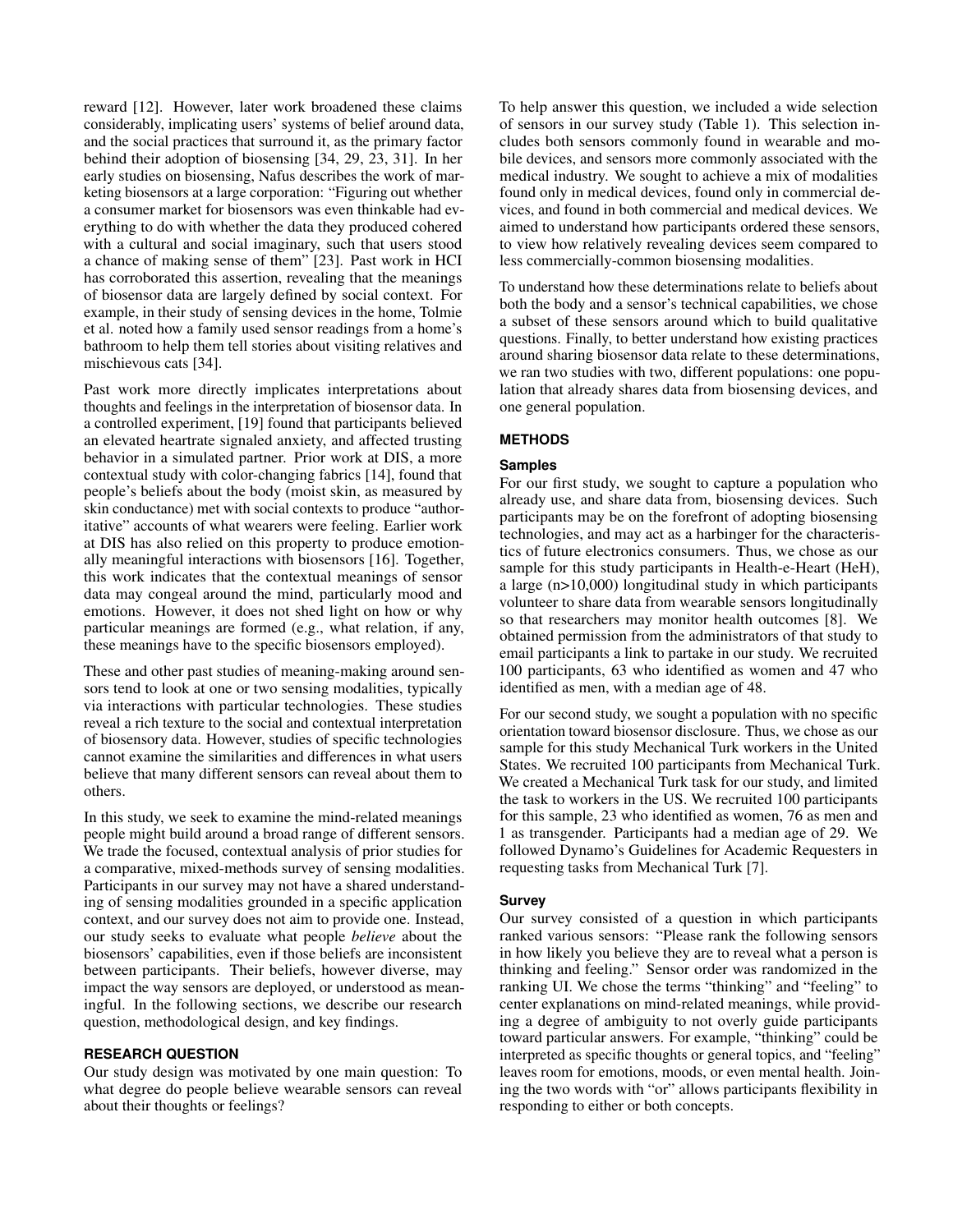| Data                 | Medical?       | Commercial?    |
|----------------------|----------------|----------------|
| Facial expression    | No             | Yes (camera)   |
| Body language        | N <sub>0</sub> | Yes (camera)   |
| Brainwaves (EEG)     | Yes            | Yes            |
| Eye movement         | Nο             | Yes            |
| Heartrate/pulse      | Yes            | Yes            |
| <b>MRI/fMRI</b>      | Yes            | No             |
| Blood pressure       | <b>Yes</b>     | N <sub>0</sub> |
| Skin conductance     | Yes            | Yes            |
| Blood oxygenation    | Yes            | No             |
| Step count           | Nο             | Yes            |
| $GPS + acceleration$ | Nο             | Yes            |
| VR headset           | Nο             | Yes            |

<span id="page-2-0"></span>Table 1. Sensors referenced in the survey.

In addition to the main ranking question, we also sought freeresponse text that we could analyze through qualitative methods. We chose three sensors for these qualitative responses, asking about each modality, "Why did you answer the way you did?" From these responses, we sought qualitative data to deepen our perspective on participants' quantitative ranking decisions. First, we chose GPS, a common sensing modality present in almost all smartphones. Second, we chose brainwaves (EEG), an uncommon modality in a small (though growing) number of consumer devices. Finally, we chose VR, an emerging modality familiar from advertisements and popular media, and one which manufacturers are attempting to outfit with an increasing variety of sensors [\[18\]](#page-6-3). These sensors aimed to solicit diverse views, and allow us to better understand how and why people evaluate sensors as revealing or not. We performed an "issue-focused" analysis of the free-response questions [\[38\]](#page-7-4), allowing topics and themes to emerge during analysis of qualitative responses. These emergent themes served to organize our qualitative results in the following section.

#### **RESULTS**

In our quantitative rankings, brainwaves (EEG) are seen as among the most revealing biosignals, just below body language and facial expression in their capacity to reveal the inner workings of a person's mind. More common sensors such as GPS and step count are seen as less revealing (despite empirical evidence suggesting such data can be quite revealing [\[3\]](#page-5-0)). A one-tailed t-test indicated that Mechanical Turk participants found virtual reality headsets (mean=2.65) significantly more revealing than Health-e-Health participants (mean=1.58, t=2.31, p<.05). Conversely, Health-e-Heart participants believed fMRI (mean=6.32) to be significantly more revealing than did Mechanical Turk participants (mean=5.0,  $t=2.50$ ,  $p<.01$ ) in a one-tailed t-test.

To better understand why participants rated the sensors in this way, we turn to our qualitative data. We focus our analysis on two sides of the disclosure spectrum. First, we investigate why EEG was believed to be the most revealing as to what a person is thinking or feeling. Second, we investigate why participants believed VR to be less revealing, despite its increasing popularity as a consumer device, and a medium for sensing user behavior [\[18\]](#page-6-3). Finally, we discuss participants' responses around GPS, which was ranked among the least revealing sensors despite its use in predicting intimate mind-related meanings such as mental health diagnoses [\[3\]](#page-5-0).

# **Referring to the body**

When we asked participants to reflect on why they answered the way they did during the ranking task (Figure [1\)](#page-3-0), many participants referred to their beliefs about the body in explaining the capacities of sensors. For example, participants in both samples generally believed EEG to reveal various details about the mind, mood, emotions, and identity, referring to the brain in their explanations for these beliefs.

I assume some information can be gleaned from brain wave activity in various parts of the brain related to rewards or executive control, but without accompanying information, it may be difficult to discover my thoughts. *(HeH)*

I would rate this relatively high on the list because science has shown that we can detect a lot about which areas of the brain are accessed and at which times. This can tell a person a lot about what they might be thinking and especially how they are feeling. *(HeH)*

Brain activity can pinpoint exact emotions by monitoring certain areas on the brain. *(MTurk)*

While these explanations range somewhat in their specificity and confidence, they express a shared belief that EEG is revealing *because* of the modality's relationship to the brain. Specific language referring to scientific concepts, such as "executive function" or "areas of the brain" reveal the degree to which these explanations are rooted in concepts of the role the brain plays in cognition, rather than the specific capabilities of EEG devices. Similarly, interpretations of VR often centered around the parts of the body with which VR is associated.

Because by closely observing the person virtually you can read facial expressions and body movements *(HeH)*

Responses to GPS also related relevant bodily states to their emotional correlates.

staccato movement for agitation, can't stand still, for excitement - different rates and amplitudes of movement. *(MTurk)*

This same participant expressed no specific hypothesis for EEG. In this case, the absence of a reasonable hypothesis could make certain sensors seem less revealing than others. Interestingly, among the vast majority of participants who ranked EEG highly, most had no specific hypothesis for how its signal would yield insights. The relative rarity of hypothesis-driven judgments among our respondents highlights the extent to which many participants' beliefs stem from their beliefs about the body, rather than from beliefs about specific mechanisms. Meanwhile, one participant who ranked VR, but not GPS, more highly than EEG referenced overall uncertainty about what devices can reveal.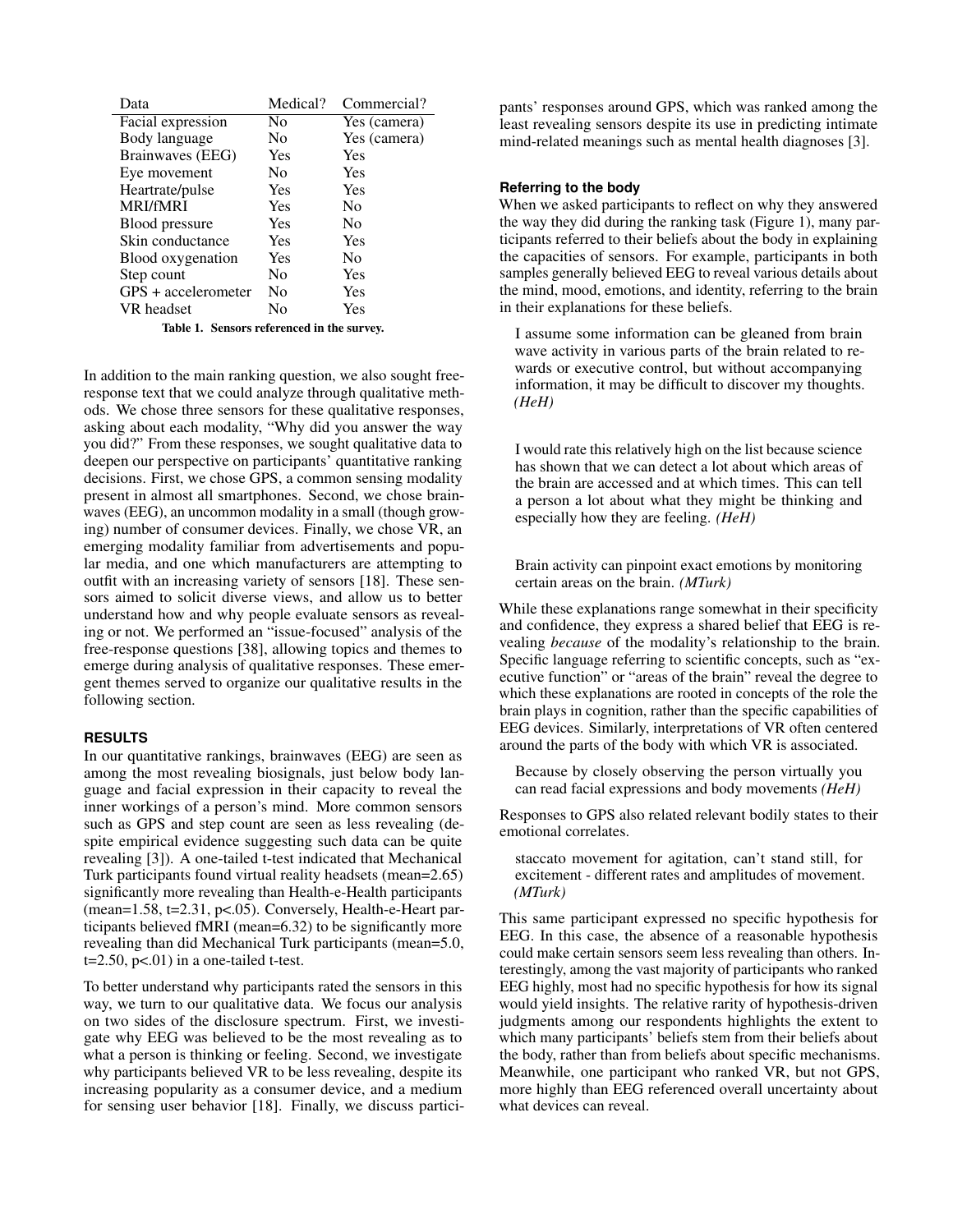

<span id="page-3-0"></span>Figure 1. "Please rank the following sensors in how likely you believe they are to reveal what a person is thinking and feeling." Higher bars indicate higher rank, or higher likelihood of being revealing.

## **Referring to context and behavior**

Many responses also referred to context and behavior in explaining how sensing modalities may become revealing. For example, responses around VR very often hinged on social context.

It would depend on the environment in which you were placed and your actions therein. *(MTurk)*

I think this is more likely for someone to express themselves when using it, which may give away what someone is thinking or feeling. I'm not sure that it could directly do it, but given context clues it might be possible to find out some information. *(MTurk)*

Because what they do when wearing that headset is what they want to be doing in real life which can tell you a lot about what they are thinking / feeling. *(MTurk)*

The third participant here reveals a latent assumption that VR is specifically for playing out fantasies. Thus, the users actions show their desires, which in turn reveal their thoughts and feelings. In this quote as well, participants do not have beliefs about the capabilities of VR devices *per se*, but about the behaviors and bodies that these devices interact with. A similar trend emerged in responses around GPS.

If, for example, GPS shows I'm at a therapist's office, one may conclude I am or have in the past struggled emotionally. Or if I am at a funeral home, chances are I am sad. But GPS would give limited information. I could be at a grocery store, but that location wouldn't point to any emotions. *(HeH)*

It would solely depend on the location in which you are present or a pattern of locations. *(MTurk)*

while the location could tell what you are thinking.. ie. if you were in a live volcano.. it usually would only give location and nothing else. *(MTurk)*

These responses, which vary in skepticism, share a reliance on context in explaining how GPS may reveal thoughts and feelings. By the same token, some participants noted that context may well obfuscate the meaning of GPS signals as much as reveal them.

You can feel good or bad in many different places *(HeH)*

GPS only tracks location and not the reason behind the location *(HeH)*

The questions of context here, and particularly of "reasons," gestures toward the themes of causal inference that plague much of the contemporary debate around machine learning, particularly in its ability to provide actionable "predictions." In the specific case of GPS, much existing empirical results on using location to track moods, emotions and mental health is indeed correlative [\[3,](#page-5-0) [17\]](#page-6-10). Future work should continue to examine how people reason about "reasons" in sensor-driven inferences, and in their interactions with machine learning systems broadly [\[34,](#page-7-1) [29\]](#page-7-2). Finally, individuals' life experiences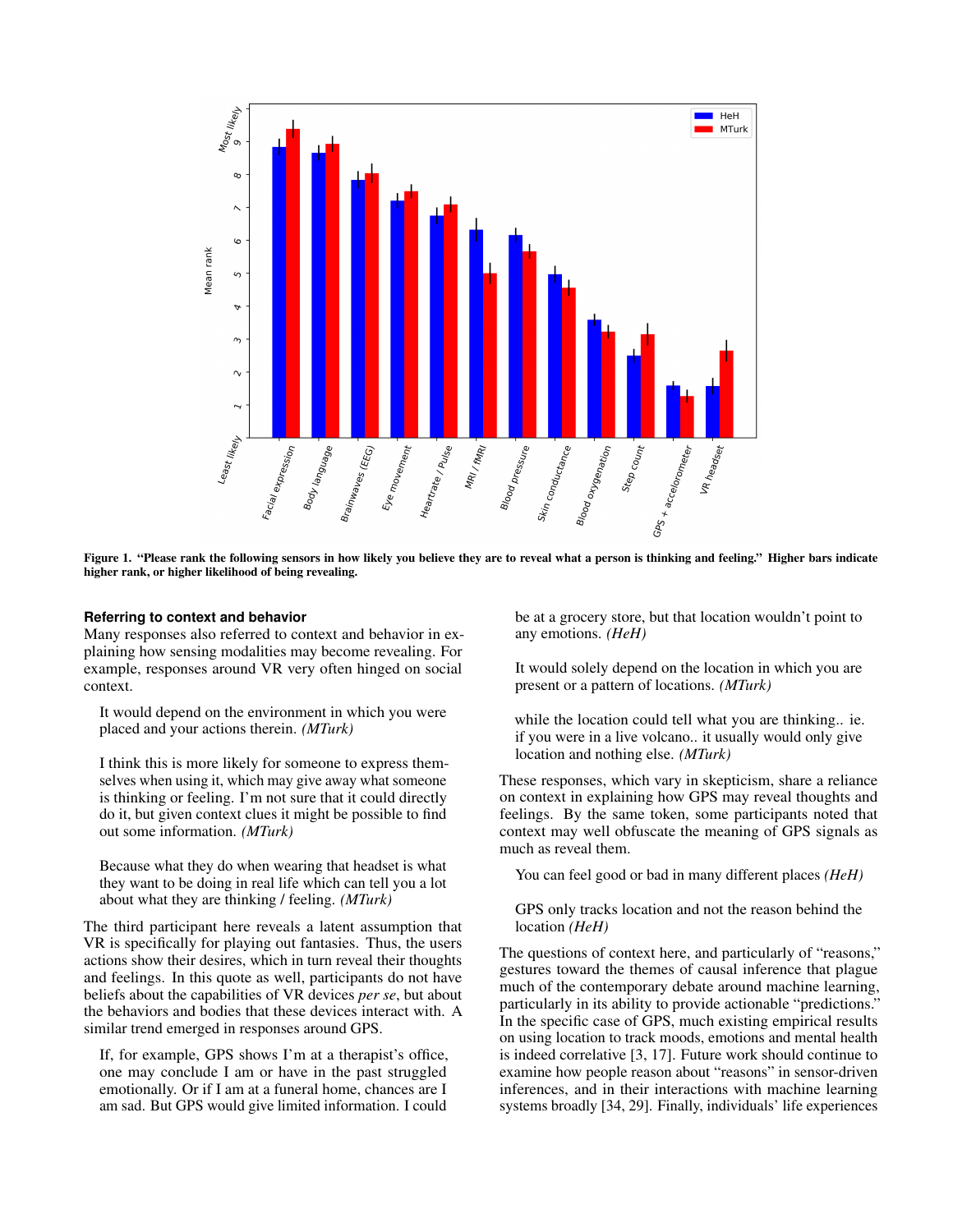might shape the way they engage (or refuse to engage) with brain-sensing devices.

My son has absence seizures, so his brainwaves change. *(MTurk)*

This quote, among others, motivates the need for a rich, qualitative understanding of people's first-hand experiences with brainscanning devices and data collection to better imagine what role BCI applications could play in day-to-day life, and what barriers may exist to their wider adoption. We return to this topic in our implications for design.

## **Referring to sensors**

While the majority of participants' explanations referred to either the body or context in explaining sensors' capabilities, a few responses referred directly to the perceived capability of sensors themselves. In the case of EEG, three participants indicated a general sense that EEG as a sensing modality was unable to capture specific thoughts and feelings.

I don't think we have the ability to translate brainwaves into thoughts or emotions. *(HeH)*

EEG is very nonspecific and rarely can tell details reliably. *(HeH)*

Possible but not accurate. *(MTurk)*

These responses range from a fundamental skepticism to caveats about possible accuracy or specificity. In the case of VR, one participant referred to the possibility of future developments in producing more nuanced or accurate observations.

We have no idea what we can pull out of our brains yet - A VR headset is just the beginning *(HeH)*

Although this participant is specific about the brain, she is open to the possibility that new data, and new theories, will yield new ways of knowing about thoughts and feelings from existing data. While this observation is a crucial component of academic discourse on sensor disclosure [\[32,](#page-7-0) [5\]](#page-6-0), it is notable that this belief surfaced only once among subjects in our study; the infrequency of this observation highlights the degree to which users may undervalue the role of ongoing technical development in making data more revealing in the future. We discuss this point further in the following section.

## **BROADER IMPACTS**

Throughout our qualitative results, we found participants mobilizing their beliefs about the body, about broader context, and about sensors themselves, to reason about what sensors can know or reveal about thoughts and feelings. This finding expands ongoing discussions about presumed authority of data [\[13,](#page-6-11) [19,](#page-6-5) [11\]](#page-6-12) by questioning how perceived authority varies depending on folk beliefs about what, where, when and how sensing occurs.

Crucially, we find that perceptions about sensing modalities may not match empirical realities. As a result, designers may struggle against devices seen as creepy, while users may fall victim to devices perceived as innocuous. We express the

broader impacts of these findings as two warnings, the first for designers, and the second for users.

#### **Designers: Beware of the seemingly creepy**

Some sensors were consistently rated as revealing by study participants. Most notably, EEG seemed revealing to study participants, even though the modality presents notorious difficulties to engineers (the signal is noisy, and dynamic over time) and to users, who may struggle to make sense of the data [\[20\]](#page-6-13). Why does EEG seem more sensitive than the other devices, even fMRI, another brain-sensing device? One possibility, supported by some prior work in psychology, is that people may ascribe near-magical abilities to brainscanning beliefs about the brain, and brainscanning [\[6,](#page-6-14) [2,](#page-5-1) [30\]](#page-7-5). Though some past work in HCI has investigated beliefs about EEG-based BCIs [\[20,](#page-6-13) [9\]](#page-6-15), little work has looked at how user perceptions of EEG may compare to other sensing devices.

Our observation presents a possible challenge for the design of near-future BCIs. Future makers of these devices (e.g. Facebook [\[25\]](#page-6-16) and Elon Musk's BCI startup, Neuralink) [\[36\]](#page-7-6) must actively contend with users' perceptions of brain-scanning (i.e., that these machines can read or decode thoughts and feelings). Brain-computer interface designers should actively engage with technology probes, ethnographic studies of use in context, and other tools from HCI and design research to accompany the deployment of BCIs.

In general, these challenges may extend beyond EEG and brain-computer interface, as well. Emerging sensing modalities should be screened, analyzing users' beliefs about what these modalities might reveal about them, to better anticipate aversions that stem from popular perceptions of the modalities' capabilities.

# **Users: Beware of the seemingly innocent**

Meanwhile, more common sensing modalities, or ones more common in popular dialogues (such as VR), seemed less revealing than they really are. VR headsets, seen as "a movie on your head" may in fact collect intimate data about users [\[18\]](#page-6-3). The same is true for GPS: the signal was widely seen as innocuous by participants in our study, yet past work has used location traces to detect mental health issues [\[3\]](#page-5-0).

The perceived passivity of devices such as VR headsets, and perhaps the ubiquity devices such as GPS, could allow nefarious designers to take advantage of users' naivete, surreptitiously tracking intimate details such as their mental health [\[3,](#page-5-0) [22\]](#page-6-17) or sexual preferences [\[35\]](#page-7-7). Emerging sensing modalities beyond GPS and VR may also be more revealing than they seem, and existing sensing modalities may find unexpected new uses in the future. Designers must familiarize themselves with users' beliefs about sensors. Devices should *seem* as revealing as they are: labeling and marketing may all play a role in what devices are understood to collect.

The perceived innocuousness of common sensors may either explain their ubiquity, or stem from it. In either case, the impact of these perceptions for consumer protection is clear: end-users may not be able to make informed decisions about privacy, as they do not (and likely cannot be expected to)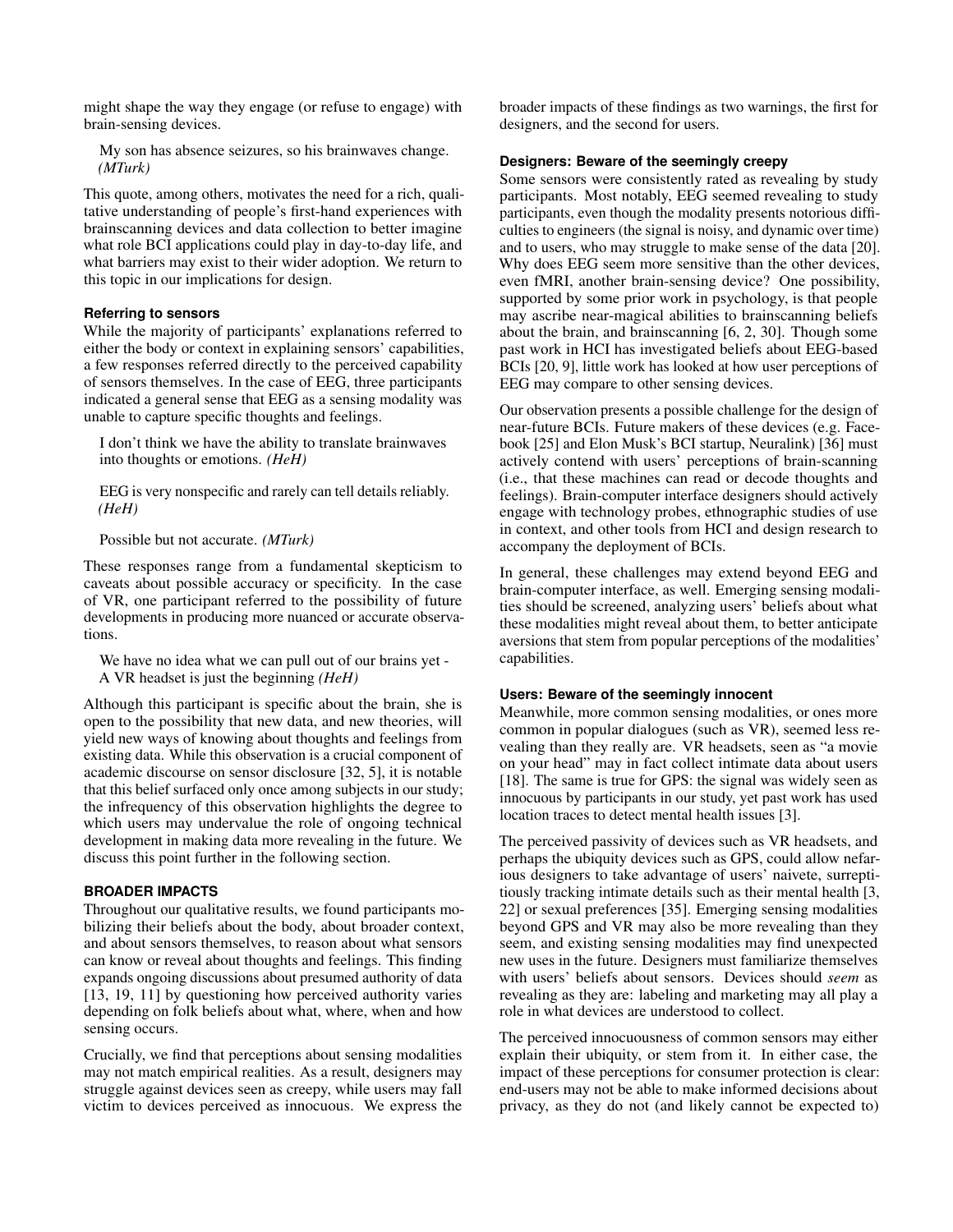have all relevant facts about what sensors might reveal about them. Future regulation should consider common beliefs or conceptions about sensing modalities embedded in devices, or require clear statements at the time of consent about how these data will be used by the parties collecting them. As prior work at DIS has revealed, such notices themselves require serious design consideration [\[26\]](#page-6-18). However, without such protections, data that users give willingly may be repurposed to draw inferences to which users would not have consented.

## **DISCUSSION**

Sensors do not passively reveal the world. They enact ways of knowing it [\[10,](#page-6-19) [33,](#page-7-8) [5\]](#page-6-0). To sense the body, designers must embed claims about the body in particular technologies, *and* users must believe these claims (or supply their own). Designers should be careful in what notions of body they embed, as such notions may "trickle down" to users through interactions and artifacts [\[19\]](#page-6-5). By the same token, users' beliefs are not simply misconceptions. They are folk theories [\[34\]](#page-7-1): impactful, insightful in their own ways, and consequential for discourse and design [\[24,](#page-6-20) [39,](#page-7-9) [15\]](#page-6-21).

How do data-driven insights claim their authority [\[11\]](#page-6-12)? Who has the power to encode and reinforce beliefs about the body through the design of technical artifacts [\[1\]](#page-5-2)? On one hand, the beliefs we see in our study could disappear, merge with the claims of technical tools. On the other, they could resurface in artifacts that perform and embody these folk theories. This latter possibility points not just to a design space for creative applications, but a way of preserving and passing forward alternative ways of knowing the world.

#### **Future work**

As participants discussed the capabilities of sensors, they tended to mobilize beliefs about the body to support their claims. How do beliefs about sensor capabilities relate to beliefs about the body, and how do they intersect with the perceived technical capabilities of particular devices? Perhaps, when people lack knowledge about specific new technologies and their capabilities, they rely on existing beliefs about the body to explain what these technologies might be able to reveal. Future work may examine this question more deeply, and in more diverse social contexts (for example, among researchers who build emotion recognition systems using biosensors).

Our study does not address how culture, gender, religion may affect the perceptions, adoption and acceptance of a sensordriven life. Social position shapes what we may see, and thus what we may accept [\[37,](#page-7-10) [28\]](#page-7-11). It also affects how we view ourselves as data participants; this work did not deeply investigate the effect of race, class, gender, or other immutable characteristics on attitudes about sensing devices. Future work should maintain a sensitivity to how these devices produce differential vulnerabilities along conduits of social power [\[27\]](#page-6-22).

As emerging devices (such as VR and EEG) become more familiar to users, future work should monitor beliefs about sensing modalities as these technologies develop. Sensors such as GPS and accelerometer are now ubiquitous, but attitudes around them have likely changed since their introduction. Future work could track attitudes as they change, or attempt

to replicate past work on sensor disclosure practices (e.g. location disclosure [\[4\]](#page-5-3)). Through longitudinal studies, we stand a chance at observing changes in attitudes, thus putting us in a position to anticipate changes in privacy attitudes and privacy-preserving behaviors.

One latent assumption in our study is that Mechanical Turkers would function as a "no-surveillance" sample. However, it is unclear if this assumption is well-founded: Mechanical Turk participants may already be subject to monitoring, as the human-intelligence tasks they perform on the platform may participant them to various types of surveillance (e.g., clicks, timing activity, browser fingerprinting, etc). Future work should examine more deeply Turkers' knowledge of, and response to this sort of tracking, issues which connect to to broader questions of digital surveillance in the workplace.

#### **CONCLUSION**

Biosensors promise to produce increasingly high-resolution models of bodies in space. Our results indicate that users will fill in details missing or unclear from these models, perhaps falling back on beliefs about the body to explain their social relevance. Our findings raise potential pitfalls for designers, whose devices may seem creepier than they are, and for consumers, whose seemingly innocuous devices may in fact be used to infer intimate details such as emotions, proclivities or mental health. Both users' and designers' knowledge claims—reified in technical artifacts, and reinforced through their use—will play an important role in shaping how pervasive sensing will come to matter in the course of life.

# **ACKNOWLEDGMENTS**

We thank the BioSENSE group for their insightful conversations, the UCSF Health-e-Heart team for their collaboration, and the reviewers for their helpful feedback. This work was supported in part by the Berkeley Center for Long Term Cybersecurity (CLTC), and the Hewlett Foundation. Any opinions, findings, and conclusions or recommendations expressed in this material are those of the authors.

## <span id="page-5-2"></span>**REFERENCES**

- [1] Madeleine Akrich. 1992. The de-scription of technical objects. In *Shaping technologybuilding society*. DOI: <http://dx.doi.org/10.1111/j.1365-2621.1989.tb07952.x>
- <span id="page-5-1"></span>[2] Sabrina S Ali, Michael Lifshitz, and Amir Raz. 2014. Empirical neuroenchantment: from reading minds to thinking critically. *Frontiers in human neuroscience* 8, May (may 2014), 357. DOI: <http://dx.doi.org/10.3389/fnhum.2014.00357>
- <span id="page-5-0"></span>[3] Luca Canzian and Mirco Musolesi. 2015. Trajectories of depression. In *Proceedings of the 2015 ACM International Joint Conference on Pervasive and Ubiquitous Computing (UBICOMP '15)*. 1293–1304. DOI:<http://dx.doi.org/10.1145/2750858.2805845>
- <span id="page-5-3"></span>[4] Sunny Consolvo, Ian E. Smith, Tara Matthews, Anthony LaMarca, Jason Tabert, and Pauline Powledge. 2005. Location disclosure to social relations. In *Proceedings of the SIGCHI conference on Human factors in computing*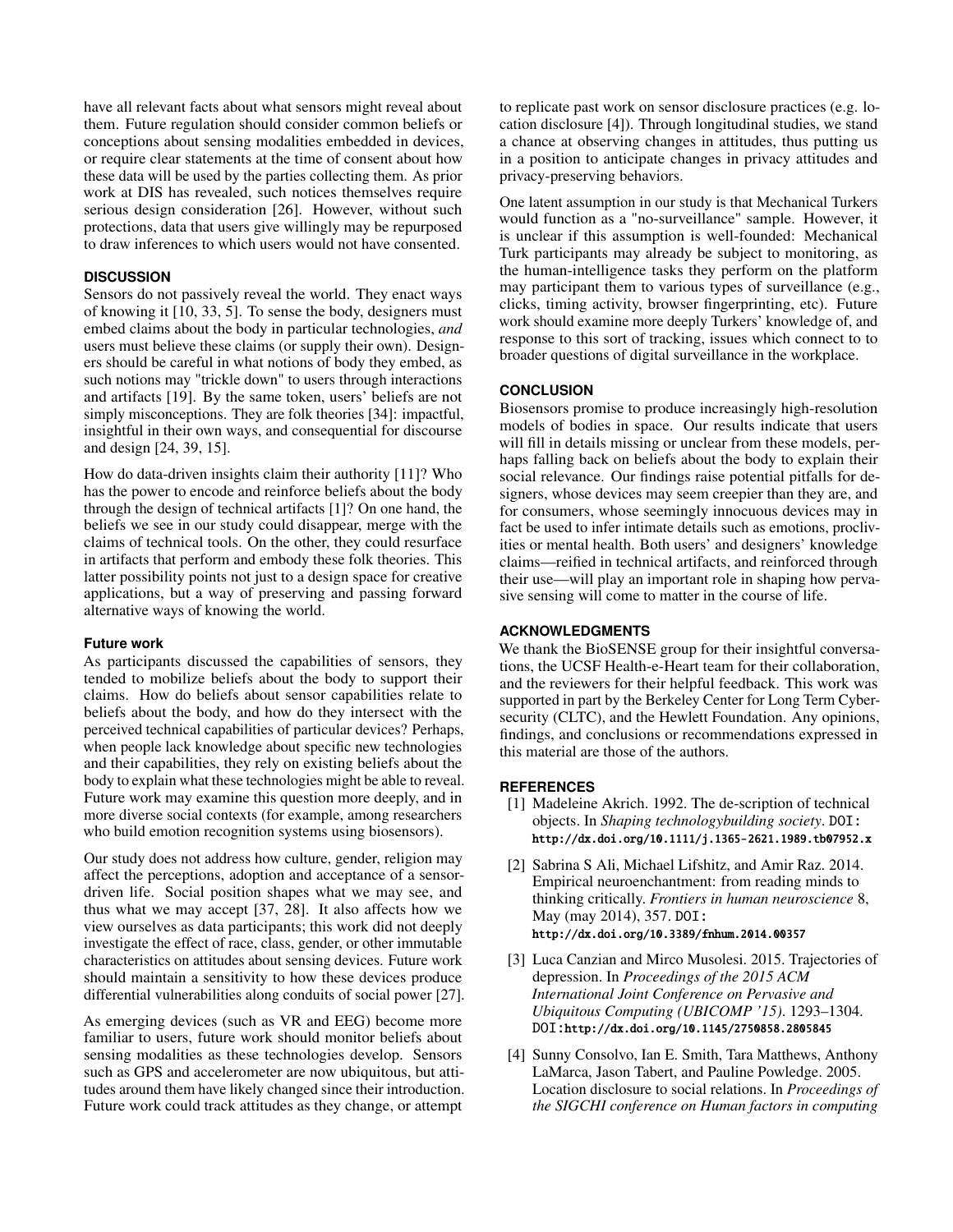*systems - CHI '05*. ACM Press, 81. DOI: <http://dx.doi.org/10.1145/1054972.1054985>

- <span id="page-6-0"></span>[5] Sophie Day and Celia Lury. 2016. Biosensing: Tracking Persons. *Quantified: Biosensing Technologies in Everyday Life* (2016), 43.
- <span id="page-6-14"></span>[6] Joseph Dumit. 2004. Picturing Personhood: Brain Scans and Biomedical Identity. *Information Series* (2004), 251.
- <span id="page-6-9"></span>[7] We Are Dynamo. 2018. Guidelines for Academic Requesters. (2018).
- <span id="page-6-8"></span>[8] Deborah Estrin and Ida Sim. 2010. Health care delivery. Open mHealth architecture: an engine for health care innovation. *PLoS Medicine* 10, 2 (2010), e10011395. DOI:<http://dx.doi.org/10.1126/science.1196187>
- <span id="page-6-15"></span>[9] Jérémy Frey, Renaud Gervais, Stéphanie Fleck, Fabien Lotte, and Martin Hachet. 2014. Teegi: tangible EEG interface. In *Proceedings of the 27th annual ACM symposium on User interface software and technology - UIST '14*. ACM, Honolulu, États-Unis, 301–308. DOI: <http://dx.doi.org/10.1145/2642918.2647368>
- <span id="page-6-19"></span>[10] Donna Jeanne Haraway. 1988. Situated Knowledges: The Science Question in Feminism and the Privilege of Partial Perspective. *Feminist Studies* 14, 3 (1988), 575–599. DOI: <http://dx.doi.org/10.1177/0263276406069231>
- <span id="page-6-12"></span>[11] Tad Hirsch, Aaron Dembe, Christina Soma, Derek D Caperton, and David C Atkins. 2018. "It's hard to argue with a computer:" Investigating Psychotherapists' Attitudes towards Automated Evaluation. (2018), 559–571. DOI: <http://dx.doi.org/10.1145/3196709.3196776>
- <span id="page-6-4"></span>[12] Jason I. Hong, Jennifer D. Ng, Scott Lederer, and James A. Landay. 2004. Privacy risk models for designing privacy-sensitive ubiquitous computing systems. *Proceedings of the 2004 conference on Designing interactive systems processes, practices, methods, and techniques - DIS '04* (2004), 91. DOI: <http://dx.doi.org/10.1145/1013115.1013129>
- <span id="page-6-11"></span>[13] Noura Howell, John Chuang, Abigail De Kosnik, Greg Niemeyer, and Kimiko Ryokai. 2018. Emotional Biosensing: Exploring Critical Alternatives. *Proc. ACM Hum.-Comput. Interact.* 2, CSCW, Article 69 (Nov. 2018), 25 pages. DOI: <http://dx.doi.org/10.1145/3274338>
- <span id="page-6-6"></span>[14] Noura Howell, Laura Devendorf, Rundong Kevin Tian, Tomás Vega Galvez, Nan-wei Gong, Ivan Poupyrev, Eric Paulos, Kimiko Ryokai, and U C Berkeley. 2016. Biosignals as Social Cues : Ambiguity and Emotional Interpretation in Social Displays of Skin Conductance *(DIS '16)*. ACM.
- <span id="page-6-21"></span>[15] Scott R Klemmer, Biörn Hartmann, and Leila Takayama. 2006. How Bodies Matter : Five Themes for Interaction Design. *Designing Interactive Systems* (2006), 140–149.
- <span id="page-6-7"></span>[16] Lucian Leahu and Phoebe Sengers. 2014. Freaky: performing hybrid human-machine emotion. In *Proceedings of the 2014 Conference on Designing interactive Systems (DIS '14)*. 607–616. DOI: <http://dx.doi.org/10.1145/2598510.2600879>
- <span id="page-6-10"></span>[17] Ilaria Liccardi, Alfie Abdul-Rahman, and Min Chen. 2016. I Know Where You Live: Inferring Details of People's Lives by Visualizing Publicly Shared Location Data. In *Proceedings of the 2016 CHI Conference on Human Factors in Computing Systems (CHI '16)*. ACM, New York, NY, USA, 1–12. DOI: <http://dx.doi.org/10.1145/2858036.2858272>
- <span id="page-6-3"></span>[18] Andrew Liptak. 2016. There Are Some Super Shady Things in Oculus Rift's Terms of Service. *Gizmodo*  $(2016)$ . [http://gizmodo.com/](http://gizmodo.com/there-are-some-super-shady-things-in-oculus-rifts-terms-1768678169) there-are-some-super-shady-things-in-oculus-rifts-terms-1768678
- <span id="page-6-5"></span>[19] Nick Merrill and Coye Cheshire. 2017. Trust Your Heart: Assessing Cooperation and Trust with Biosignals in Computer-Mediated Interactions. In *Proceedings of the 2017 ACM Conference on Computer Supported Cooperative Work (CSCW '17)*. Portland, OR.
- <span id="page-6-13"></span>[20] Nick Merrill and John Chuang. 2018. From Scanning Brains to Reading Minds: Talking to Engineers about Brain-Computer Interface. In *Proceedings of the 2018 ACM Conference on Computer Human Interaction (CHI '18)*. Montreal, QC.
- <span id="page-6-2"></span>[21] Cade Metz. 2017. Facebook's Race to Link Your Brain to a Computer Might Be Unwinnable. *Wired* (apr 2017). [https://www.wired.com/2017/04/](https://www.wired.com/2017/04/facebooks-race-link-brain-computer-might-unwinnable/) [facebooks-race-link-brain-computer-might-unwinnable/](https://www.wired.com/2017/04/facebooks-race-link-brain-computer-might-unwinnable/)
- <span id="page-6-17"></span>[22] David Mohr, Mi Zhang, and Stephen M. Schueller. 2017. Personal Sensing: Understanding Mental Health Using Ubiquitous Sensors and Machine Learning. *SSRN* 13 (2017), 23–47. DOI:[http:](http://dx.doi.org/10.1146/annurev-clinpsy-032816-044949) [//dx.doi.org/10.1146/annurev-clinpsy-032816-044949](http://dx.doi.org/10.1146/annurev-clinpsy-032816-044949)
- <span id="page-6-1"></span>[23] Dawn Nafus. 2016. *Quantified: Biosensing technologies in everyday life*. MIT Press.
- <span id="page-6-20"></span>[24] Dawn Nafus and Jaime Sherman. 2014. This One Does Not Go Up to 11 : The Quantified Self Movement as an Alternative Big Data Practice. *International Journal of Communication* 8 (2014), 1–11.
- <span id="page-6-16"></span>[25] Lucas Nolan and Dave C. 2017. Comment on "Facebook" Working on Brain-Computer Interface to Translate Thoughts to Text". *Breitbart* (apr 2017). <http://disq.us/p/1i7l4dv>
- <span id="page-6-18"></span>[26] James Pierce, Sarah Fox, Nick Merrill, Richmond Wong, and Carl DiSalvo. 2018a. An Interface without A User: An Exploratory Design Study of Online Privacy Policies and Digital Legalese. In *Proceedings of the 2018 ACM Conference on Designing Interactive Systems Conference (DIS '18)*. ACM, Hong Kong, PRC, 1345–1358.
- <span id="page-6-22"></span>[27] James Pierce, Nick Merrill, Richmond Y Wong, Sarah Fox, and Eric Paulos. 2018b. An Interface without A